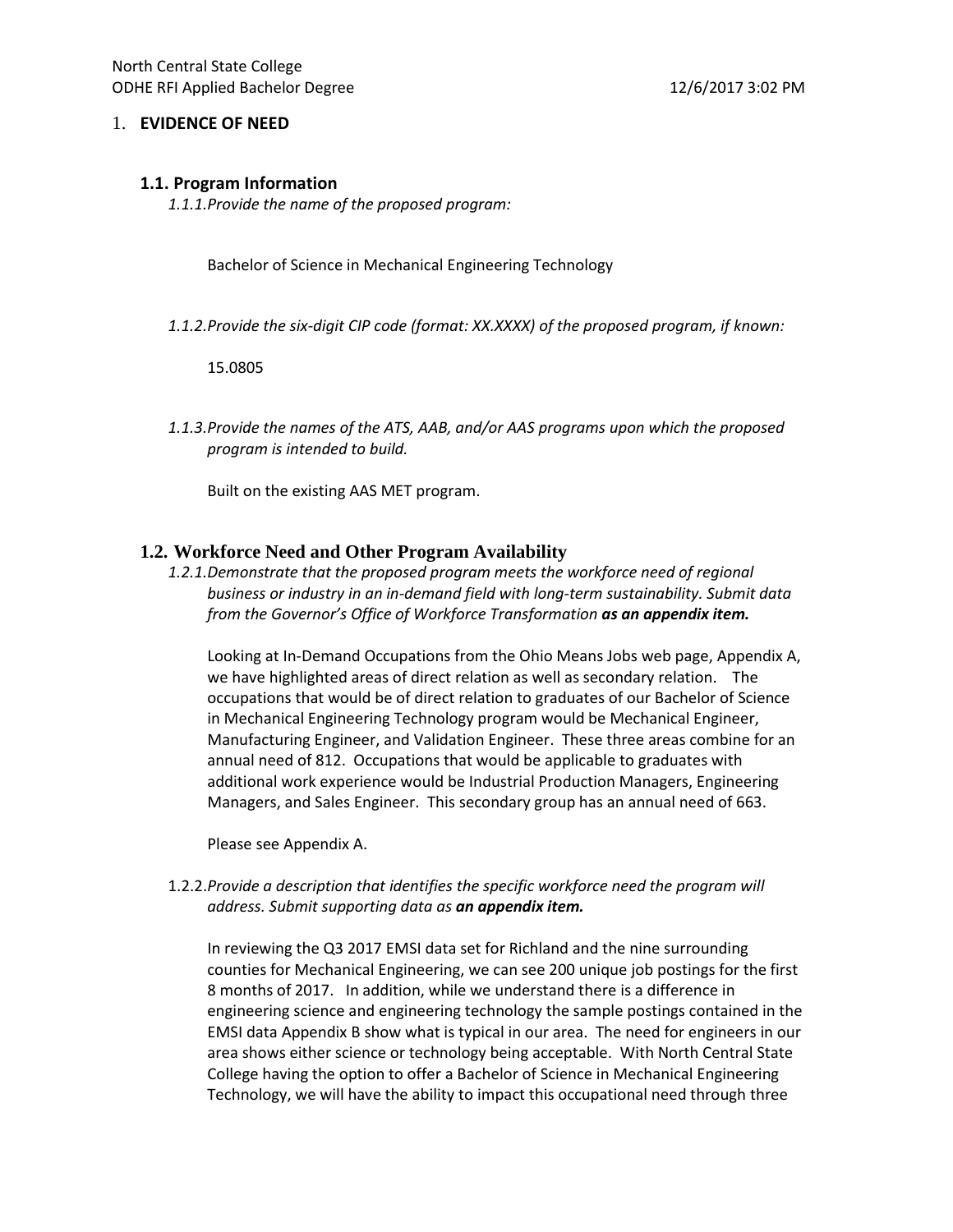pathways. First, we will recruit new students to the pipeline of mechanical engineering. Second, students who do well in our College Now Engineering program will have the option to continue in this program (see below). Finally, we will be positioned to up-skill existing associate level employees. These employees will have the opportunity to participate in a hands-on technical degree locally. Currently, students pursuing a bachelor's degree in the engineering field have to travel 70+ miles to participate in an applied program with hands-on activities, or they must participate in fully online programs that are not practical due to the lack of lab activities. The current environment does not provide a realistic option for students juggling work and family. The removal of 2+ hours of commute time helps remove one of the largest barriers for these busy students.

As briefly mentioned above, the addition of a Bachelor of Science in Mechanical Engineering Technology will provide a pathway for our College Now Engineering high school students. Our College Now program has a 14-year history of providing high school students the opportunity to graduate with an associate's degree in engineering technology concurrent with high school completion. This program has been graduating 20-25 students per year with the majority moving directly to a bachelor's degree program. The pairing of these programs will provide these students the opportunity to receive an engineering bachelor's degree within two years of high school graduation.

Please see Appendix B.

*1.2.3.Describe the workforce gap that is not being met by existing bachelor's degrees at public and private universities. (Note: If bachelor's degrees exist that appear similar, please list them and identify how they do not meet the workforce needs).* 

Our local institutions, The Ohio State University at Mansfield and Ashland University do not offer bachelor pathways in engineering technology or bachelor level engineering sciences. While the University of Akron and the University of Toledo both offer engineering programs, Akron is more than 70 miles from the Kehoe Center while Toledo is more than 90 miles away. When looking at the workforce supply data from the Ohio.gov website, we can see that North Central State College sits in a region with few engineering graduates. Looking at the Northeast, Northwest, and Central regions one can see that there are no options for students looking for a Bachelor of Science in Mechanical Engineering Technology. There is no public or private institution offering a Bachelor of Science in Mechanical Engineering Technology within 70 miles. This limits the ability of working students to advance to a technical bachelor level, especially due to travel times and the need for lab/hands-on activities. From a geographic perspective, we can see from the mapping information found a[t https://workforcesupply.chrr.ohio-state.edu/](https://workforcesupply.chrr.ohio-state.edu/) in Appendix C, North Central State College could close the gap that exists in the center of the Northeast and Northwest regions as well as the north portion of the Central region.

Please see Appendix C.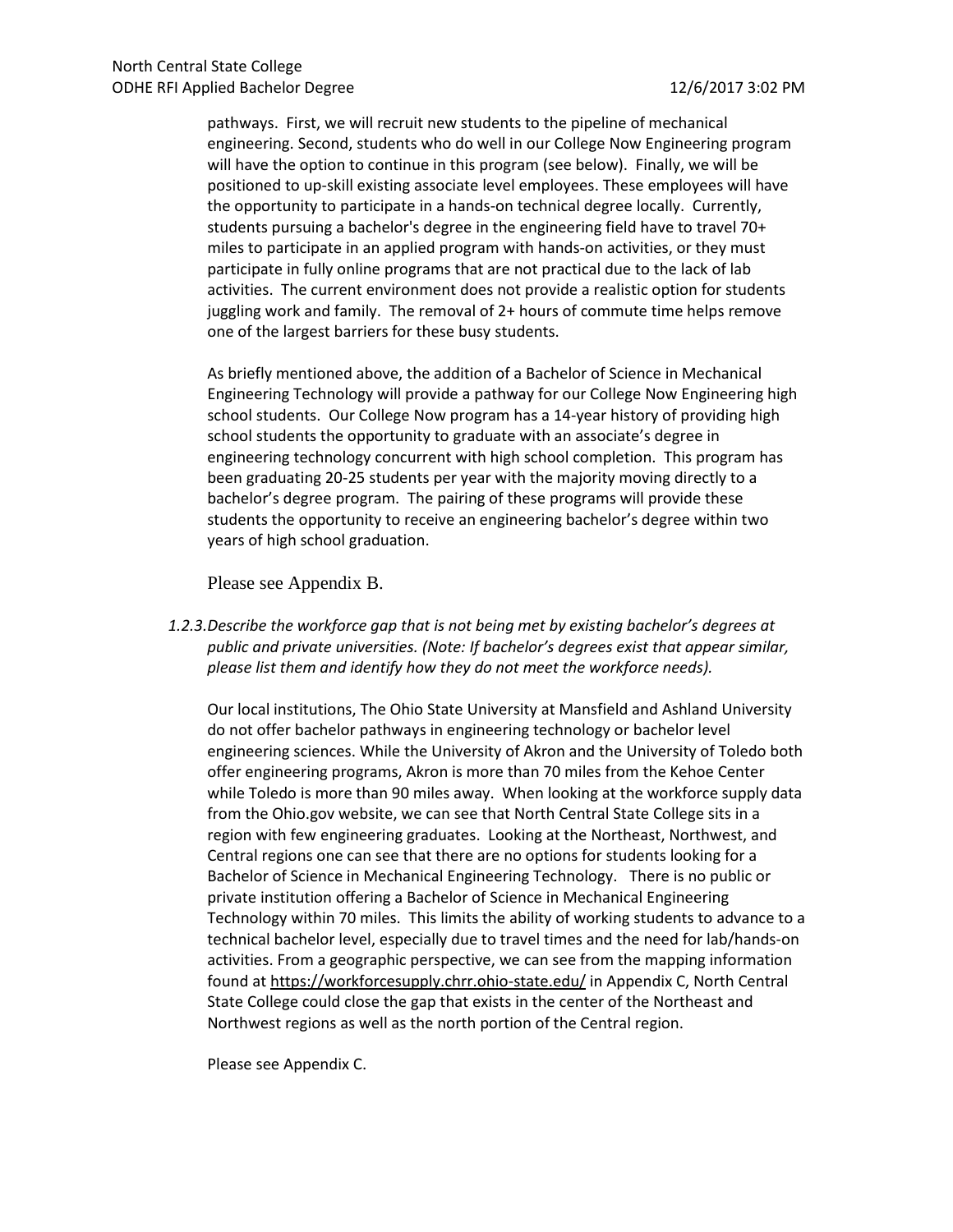#### **2. INDUSTRY PARTNERSHIP**

*2.1.* **General Partnership Information:** *To be approved to offer an applied bachelor's degree, the college must enter into an agreement with a regional business or industry to train students in an in-demand field and to employ students upon successful completion of a program.*

*2.1.1.Provide the name of the regional business/industry partner for the proposed program:* 

The college has received tremendous support from local companies and institutions, especially the Regional Manufacturing Coalition including, Cooper Enterprises Inc., Gorman Rupp, Mansfield Engineered Products, MTD, Ohio Valley Manufacturing, Pioneer Career and Technology Center, Stoneridge, and Warren Rupp.

*2.1.2.Submit a copy of the agreement or of the expectations for the agreement as an appendix item. If an agreement will not be available until after approval by the chancellor, provide a letter from the potential partner that states key expectations to be in the agreement.* 

Please see Appendix D that contains the letters of partnerships.

*2.1.3.Describe employment opportunities with this business/industry partner after the student completes the program. Include the data points that will be collected to track employment outcomes.* 

Fifteen companies completed a survey conducted at the Richland County Regional Manufacturing Coalition's Oct. 20, 2017, Quarterly Meeting held at Gorman Rupp headquarters, see Appendix E. Eight companies described a need for 1-5 Mechanical Engineers in the next 5-10 years and nine companies described a need for 1-5 Mechanical Engineers in the next 3-10 years. Based on regional demographics, and similarities in the economic sectors, we expect similar needs, plus or minus, from the nearby counties including Ashland, Wayne, Crawford, and Morrow counties. These employment opportunities will be tracked after student graduation as we normally do with our current programs.

## **2.2. Workplace-Based Learning Experience**

*2.2.1. Describe the workforce-based learning experience embedded in the program. Include commitments from business and industry partners as an appendix item.* 

In collaboration with Ohio State University at Mansfield, North Central State College is engaged with an internship program to serve the needs of companies in the region. Between spring, 2013, and summer, 2017, more than 330 students were placed in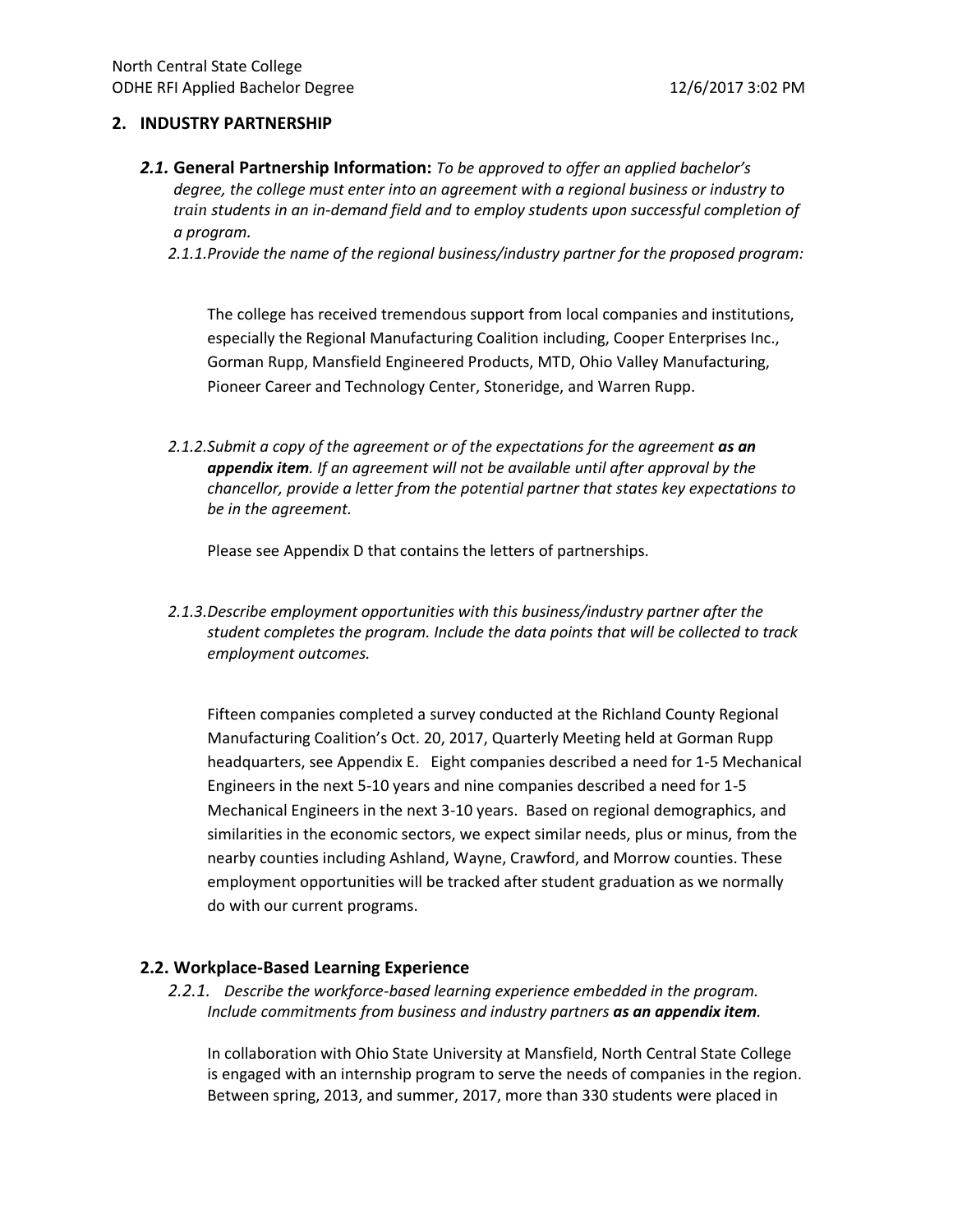internships with more than 100 companies, with 25 of those internships in engineering. In Appendix F, we have provided the list of engineering related internships. Appendix F also contains an example of local company support for the expansion of the internships with the availability of bachelor level students.

Furthermore, North Central State College alone has had a range of 70 to 100 apprentices per year. The majority of these apprenticeships are in a technical discipline and take part in the engineering technology classes.

Please see Appendix F.

*2.2.2.Describe the relationship of the individuals working with students in the workplacebased learning experience to those in the on-campus program (e.g., are they members of the on-campus faculty who also participate in the off-campus experience, or are they individuals employed by the off-campus facility who agree to supervise/mentor students)?* 

Mike Beebe is a current mechanical engineering technology instructor at North Central State College: While being a full-time Associate Professor, I have also maintained the role of Chief Technical Officer of Humanetics. Over the past 5 years, I have created different possible ways in which some of our students could work on projects with my employer, Humanetics. One method has been to hire the students for part-time work, which could be completed at North Central State College. Other projects have included both on- and off-campus work. One of these projects included the design of test fixtures and testing newly developed 3D printed internal crash dummy organs and comparing them to a porcine equivalent. One student has also been a summer intern. During the Right Signals grant, funded by the American Association of Community Colleges and Lumina Foundation, we have cultivated additional companies with which we are in the process of developing learning projects for our students.

North Central State College has a long history of strong interaction with local employers. For the Right Signals grant, we met with the Regional Manufacturing Coalition as well as a number of individual manufacturers to review job descriptions and help determine employee competency needs. Through the work with employers, we have identified additional competencies for current classes. An example of this is a currently running Engineering project class, which is using a modified employee review sheet from an employer's HR department to reinforce soft skills. The overall conclusion of the project has been that employers, faculty, and students benefit from a periodic review of job requirements to make certain all of us understand if the company job descriptions and the college's curriculum are supplying the current training solutions to meet the job requirements. The periodic review of job requirements is very important to maintain this alignment for our students and our employers.

The deeper understanding of competencies required and competencies gained from individual classes will help the employers and students connect. Some companies we have worked with, have revised job descriptions to better meet the true needs of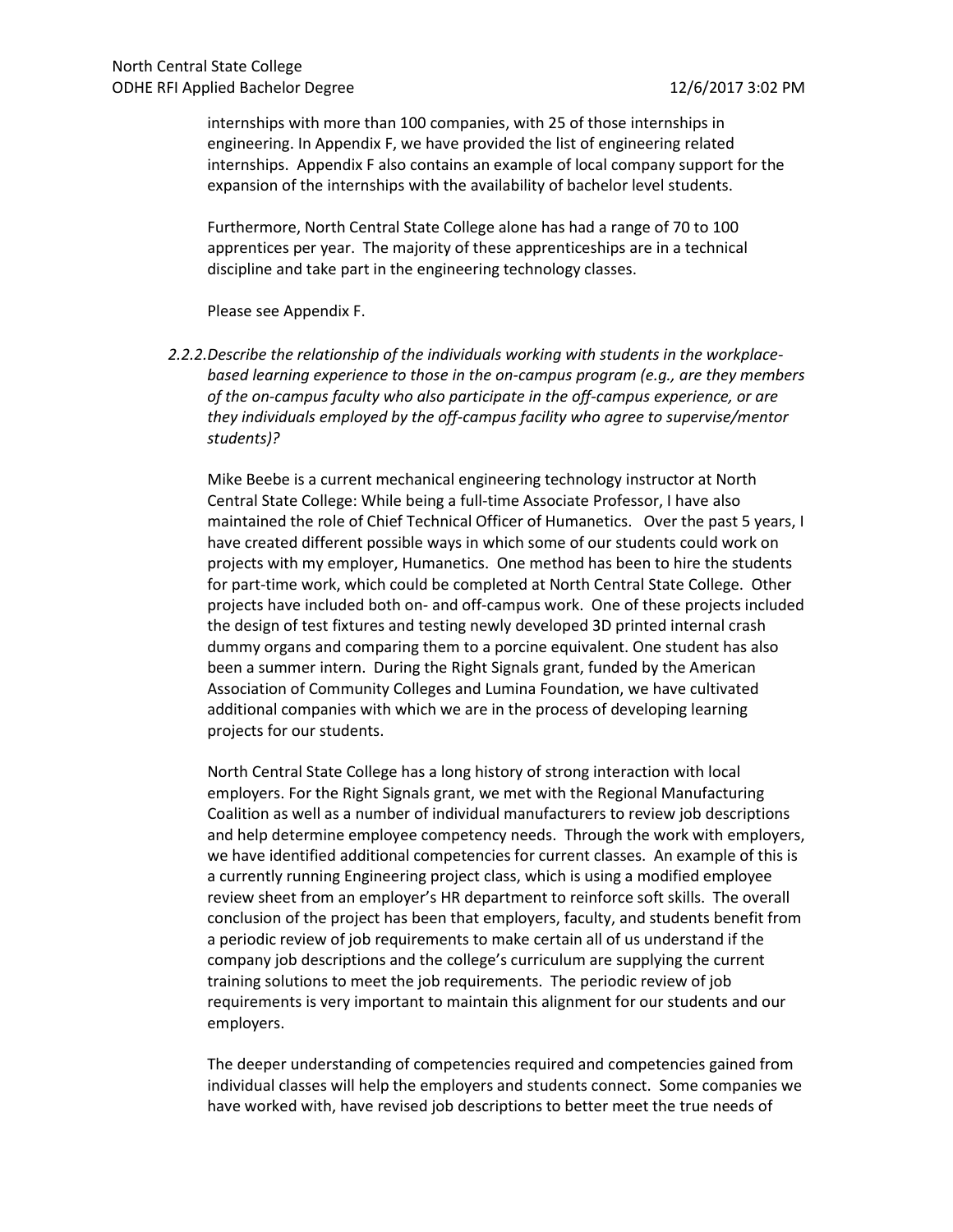their workforce, so they can target recruitment down to the individual class. From the student perspective, we can share what competencies employers in our area are looking for and help the student see the real-world application of what they are learning.

Looking forward, North Central State College will continue interactions with employers and use the competency model to develop the pathways for students as they move forward, from certificate, to Associates, to Baccalaureate, and beyond.

*2.2.3.Provide a description of the mechanisms used to measure the success of the workplace-based learning experience. Indicate how faculty members on the main campus are involved in monitoring and improving the experience.*

North Central State College has a rich and vibrant history as a technical college which works closely with area companies. This includes the use of state-mandated advisory boards, as well as regular company visits for our students, faculty and administration. The Dean, Assistant Dean and Workforce Director, for instance, have visited well over 20 different companies this year alone, either to provide training, seek input on curriculum or projects, or simply to tour facilities.

This rich history includes a vibrant apprenticeship program serving such companies as Arcelor Mittal, Jay-Nanogate, MTD, Newman Tech, Ohio Valley Manufacturing, Gorman Rupp, Pepperidge Farm, PGW, JM Smucker's and many more. Though not required, we have taken the advisory board concept and applied it to our apprenticeship program, which has helped us consolidate classes, improve efficiencies and update our training equipment. Our work in this area was recently recognized by the Ohio Department of Job and Family Services as a community college partner subgrantee as a part of the U.S. Department of Labor's Apprenticeship USA State Expansion Grant award.

North Central State College is also a sub-awardee with The Center for Design and Manufacturing Excellence at The Ohio State University in Columbus, which is helping us develop a new polymer focused training program with Next-Generation Films and Jay-Nanogate as well as other polymer based manufacturers in our region. This work has featured NCSC faculty interaction with company engineers and trainers as well as travel to other schools in order to develop the right curriculum to meet our stakeholders' needs.

Not only do we ensure our curriculum meets employer needs through these mechanisms but we assure that our graduates are able to transfer smoothly to institutions to pursue Bachelor's Degrees, throughout Ohio and the Midwest. This year we have met in depth with faculty and administrators from Ohio State, Eastern Michigan University, the University of Toledo, and Miami University.

Faculty and staff are currently involved in local industry with our associate degree engineering programs and the addition of a bachelor's program would be a continuation of ongoing interactions. We would collaborate with manufacturers to build a "Project Advisory Board" for yearly review of engineering projects as well as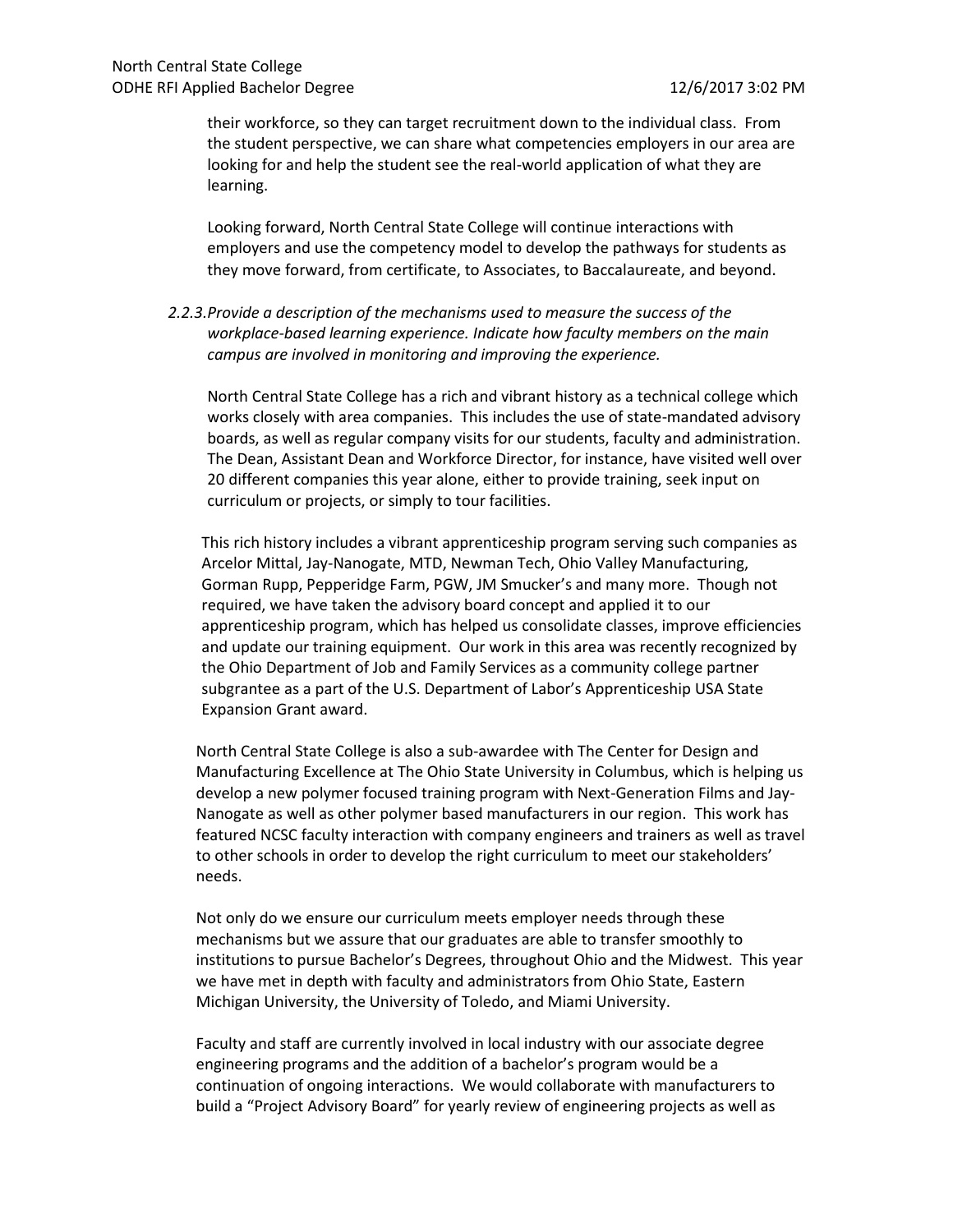continuing to seek the input of our existing advisory groups to ensure that the competencies being delivered to our students are meeting employer needs.

#### **3.** *INSTITUTIONAL CAPACITY*

*3.1. Describe the faculty capacity for the proposed program. Include numbers for existing faculty, and faculty that will be hired.* 

We would add one full-time masters-level engineering faculty member for the Bachelor of Science in Mechanical Engineering Technology program. We would also like to add a lab manager to oversee project quality across the curriculum. The new faculty member would work in conjunction with the current employees listed in Appendix G. One of these faculty members is starting a Master's Degree in Engineering in Spring 2018; the other is near completion of a Master of Science Engineering program. In addition, our president holds a Master's Degree in Engineering and is guiding this process; and our dean has considerable experience at educational institutions at the bachelor and graduate level. All of the general education faculty at North Central State College hold a minimum of a master's degree.

Please see Appendix G.

**3.2.** *Describe the financial capacity for the proposed program.* 

After reaching a historic low reserve level of 6% in FY 2012, NC State has brought its reserves to the highest level in 10 years, close to 20% in FY 2016, and is internally projected to go to 31% for FY 2017. Over the past few years, the College has improved its composite score from 2.7 to 4.0 in FY 2016, and is internally projected to go to 4.5 in FY 2017. A copy of the financial ratios report for FY 2016 with North Central State College highlighted is in Appendix H.

*3.3. Describe the facilities and equipment capacity for the proposed program.* 

The program will be located at the Kehoe Center for Advanced Learning. It is a Center of Excellence, versatile spaces that support innovative learning environments, which accomplish multiple initiatives in education, workforce training and economic development, all under one roof. We believe the Kehoe Center is unique in the region and worthy of being recognized as a facility which aspires to showcase best practices in engineering education when compared both statewide and nationally. These innovative programs and facilities include:

1. The education pathway going from dual enrollment in business and in engineering in collaboration with Pioneer Career and Technology Center (where students finish their associate degree before their high school diplomas at no cost to them), to associate degrees in business and entrepreneurship and engineering from the College, to baccalaureate degrees with Franklin and Miami universities.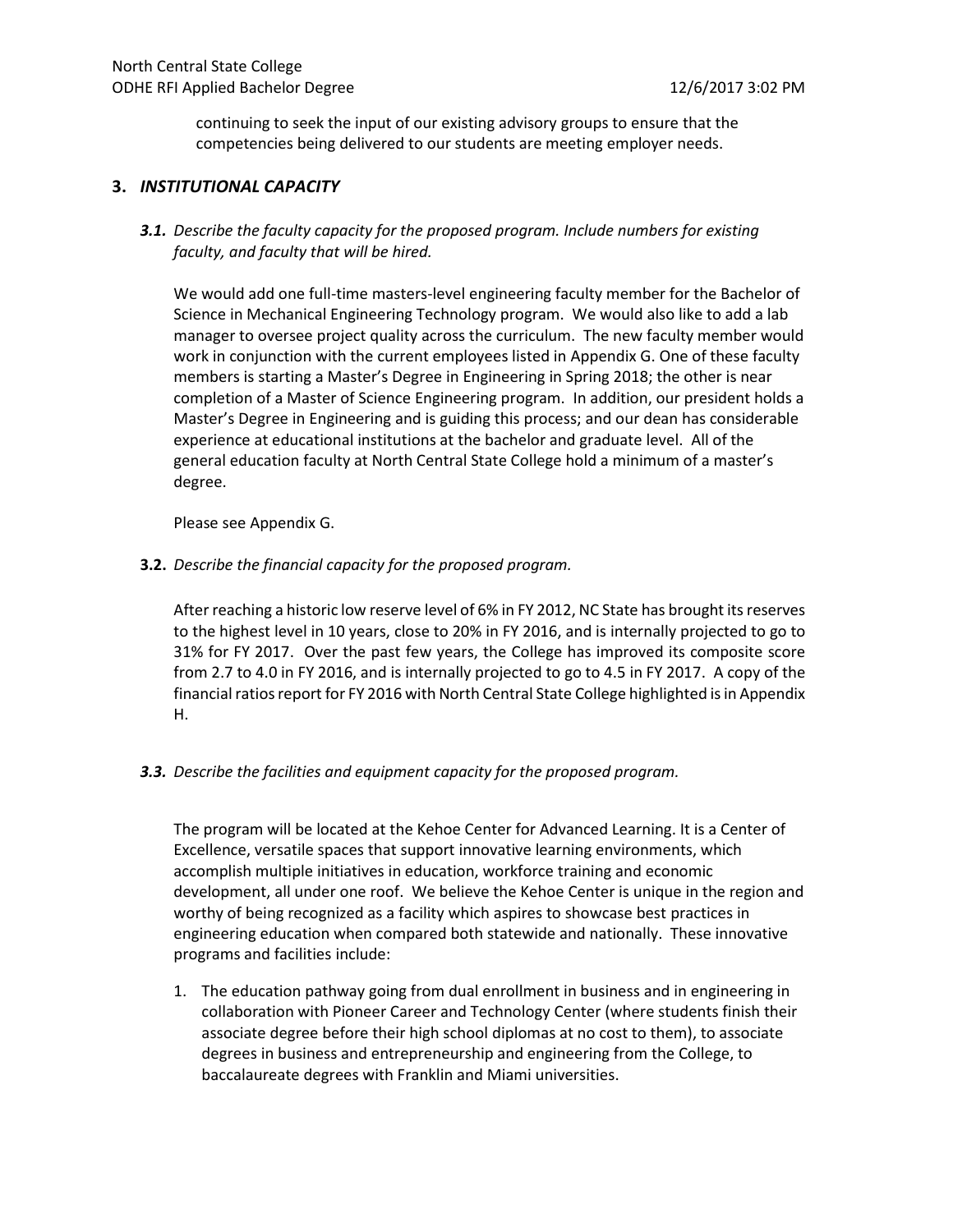- 2. The stackable credentials pathways from the Industrial Readiness Training (through the U.S. DOL TAACCCT III grant) for basic entry into industry to certificate and associate degrees using the Right Signals stackable certificate program in collaboration with the American Association of Community Colleges and Lumina Foundation mapping knowledge and skills through different levels of credentials that can be recognized by industry regionally and nationally
- 3. The internship program in order to prevent the students from getting caught up in the vicious cycle of not being able to find a job because they don't have experience, and not have experience because they don't have a job. As stated previously, we have worked very closely with OSU-Mansfield on this internship program to serve the region.
- 4. Annually, we have between 70 and 100 apprentices with area companies (noted above). The College is finalizing its status as a Registered Apprenticeship Sponsor and as noted above is a grant recipient with Ohio Department of Job and Family Services for this year. Apprentice partners include:
	- Arcelor Mittal
	- Breitinger Company
	- Cole Tooling and Stamping
	- Hess Industries
	- Jay-Nanogate
	- Lake Park Industries
	- Minnich Manufacturing
	- MTD Willard
	- Newman Technology
	- Ohio Valley Manufacturing
	- Shelby Tube
- 5. The Integrated System Technology (IST) Lab (with hydraulic, pneumatic, and system controls) and advanced manufacturing in Computer Numerical Control, automation, robotics and a complete 9-station mechatronics unit.
- 6. A fabrication lab with 3-D printing capabilities and the Advanced Manufacturing Tool and Die Center that allows companies to design, prototype, and build their own products
- 7. The learning and communication center with a smart classroom and high tech global video conferencing

The Kehoe Center allows North Central State College to provide students hands-on engineering and manufacturing experience more than adequate for all aspects of the Bachelor of Science in Mechanical Engineering Technology. With \$3,887,557 in local, state, and federal grants since 2013, the center houses some of the latest equipment in robotics, metrology, prototyping, and manufacturing automation including physics instructional lab and equipment, materials lab, robotics lab, welding, tool and die facility with manual and CNC machining. A photo sample of these facilities is shown in Appendix I.

*3.4. In addition to allowable tuition, will additional program fees be required for students in the proposed program? If so, please describe.*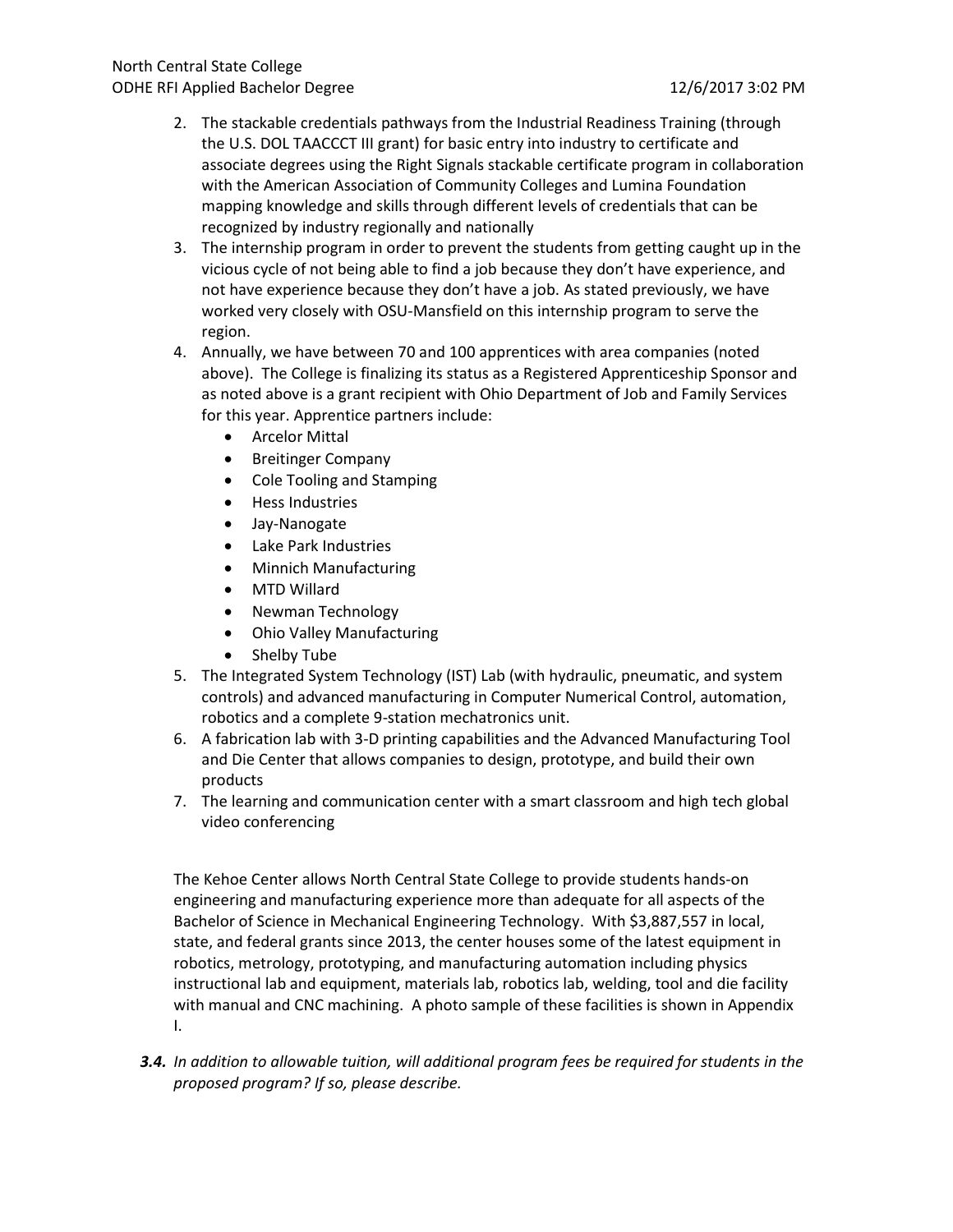There would not be the need for additional program fees outside of the current fee structure for our existing associate level engineering coursework. These fees are used for lab materials and student project needs. In years 3 and 4, the tuition will be 1.5 times that of the associate degree, with tuition remaining the same for baccalaureate students in years 1 and 2 as it is for associate degree students.

*3.5. Please provide a budget that addresses the up-front investment required to establish the proposed program.* 

Other than new faculty member and partial support from the program revenue to support a lab/project manager, cost should be low because we will be able to utilize much of the existing equipment in the associate program.

*3.6. Please provide revenue and expense information that tracks how many years it will take for revenue derived from the program to exceed program expenses.* 

Below we have laid out the first year startup approximation for the Bachelor of Science in Mechanical Engineering Technology program.

| Start-up cost projection |                                             | \$213,000.00 |
|--------------------------|---------------------------------------------|--------------|
|                          | \$10,000.00 HLC program approval            |              |
|                          | \$45,000.00 Curriculum development          |              |
|                          | \$98,000.00 Engineering Faculty             |              |
|                          | \$60,000.00 Engineering lab/project manager |              |

Next is the continuing year-to-year cost estimates.

| Yearly cost projection |                                                         | \$175,000.00 |
|------------------------|---------------------------------------------------------|--------------|
|                        | \$98,000.00 Engineering Faculty                         |              |
|                        | \$60,000.00 Engineering lab/project manager             |              |
|                        | \$10,000.00 Internship travel, professional development |              |
|                        | \$3,000.00 Accreditation                                |              |
|                        | \$3,000.00 Tutoring                                     |              |
|                        | \$1,000.00 Student club                                 |              |

As we have discussed earlier in this document we feel that North Central State College has a number of feeding pathways to a Bachelor of Science in Mechanical Engineering Technology program (new students, current associate degree graduates, alumni, and company employees). As such, we feel that 15-20 students entering the bachelor program from the different sources is very feasible. However, in our analysis below, we are conservatively estimating, that even with 12-15 students starting per year, including potential attrition, a profitable year three of program operation is very likely.